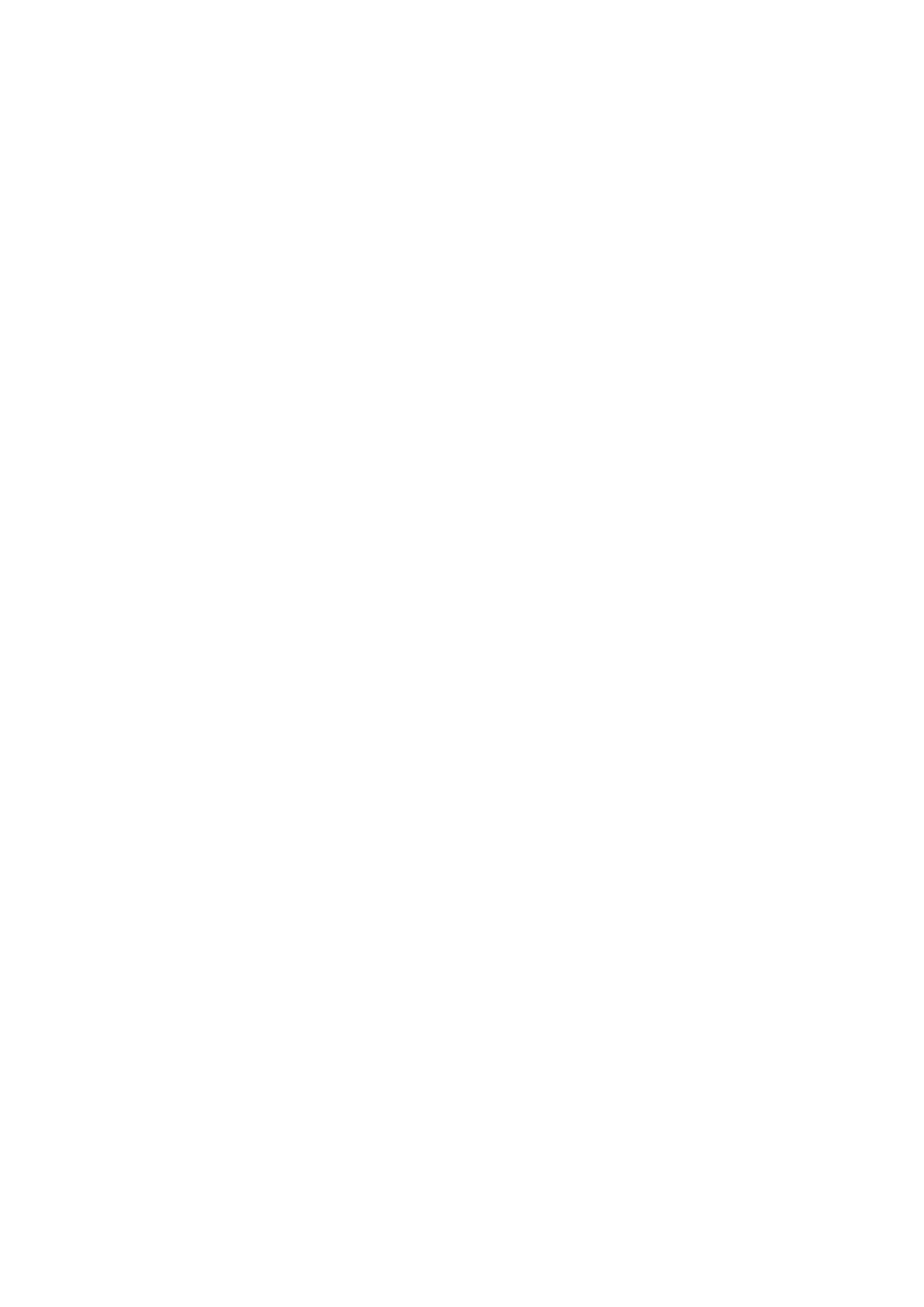

## **DRAFT PUBLIC EMPLOYEES (PENSIONS) (DEFERRED PENSIONS, TRANSFER PAYMENTS AND REFUND OF CONTRIBUTIONS) (MISCELLANEOUS AMENDMENTS) (JERSEY) REGULATIONS 201-**

## **REPORT**

The Chief Minister has agreed the following amendments to the Public Employees Contributory Retirement Scheme ("PECRS") and the Public Employees Pensions Scheme ("PEPS") as requested by the Committee of Management. The amendments were agreed in order to deal with inconsistencies as a result of recent changes to Income Tax legislation.

The amendments would permit a member of the PECRS or PEPS on leaving employment to –

- choose to defer his or her pension until it becomes payable, regardless of qualifying service;
- choose to apply for a transfer payment out of the Fund into another pension scheme on leaving the Scheme, regardless of whether or not the member is eligible to draw his or her PECRS pension at that time;
- choose to receive a refund of all of his or her pension contributions on leaving the Scheme, if the member has completed less than 5 years' qualifying service.

Under these amendments, the qualifying service restrictions would be removed to allow more choice in respect of deferred pensions and pension transfers. In addition, a member may also choose to take a refund of their own contributions if they have completed less than 5 years' qualifying service.

## **Collective responsibility under Standing Order 21(3A)**

The Council of Ministers has a single policy position on this proposition, and as such, all Ministers, and the Assistant Ministers to the Chief Minister, are bound by the principle of collective responsibility to support the proposition, as outlined in the Code of Conduct and Practice for Ministers and Assistant Ministers [\(R.11/2015](http://www.statesassembly.gov.je/AssemblyReports/2015/R.11-2015.pdf) refers).

#### **Financial and manpower implications**

There are no financial or manpower implications for the States arising from the adoption of these draft Regulations.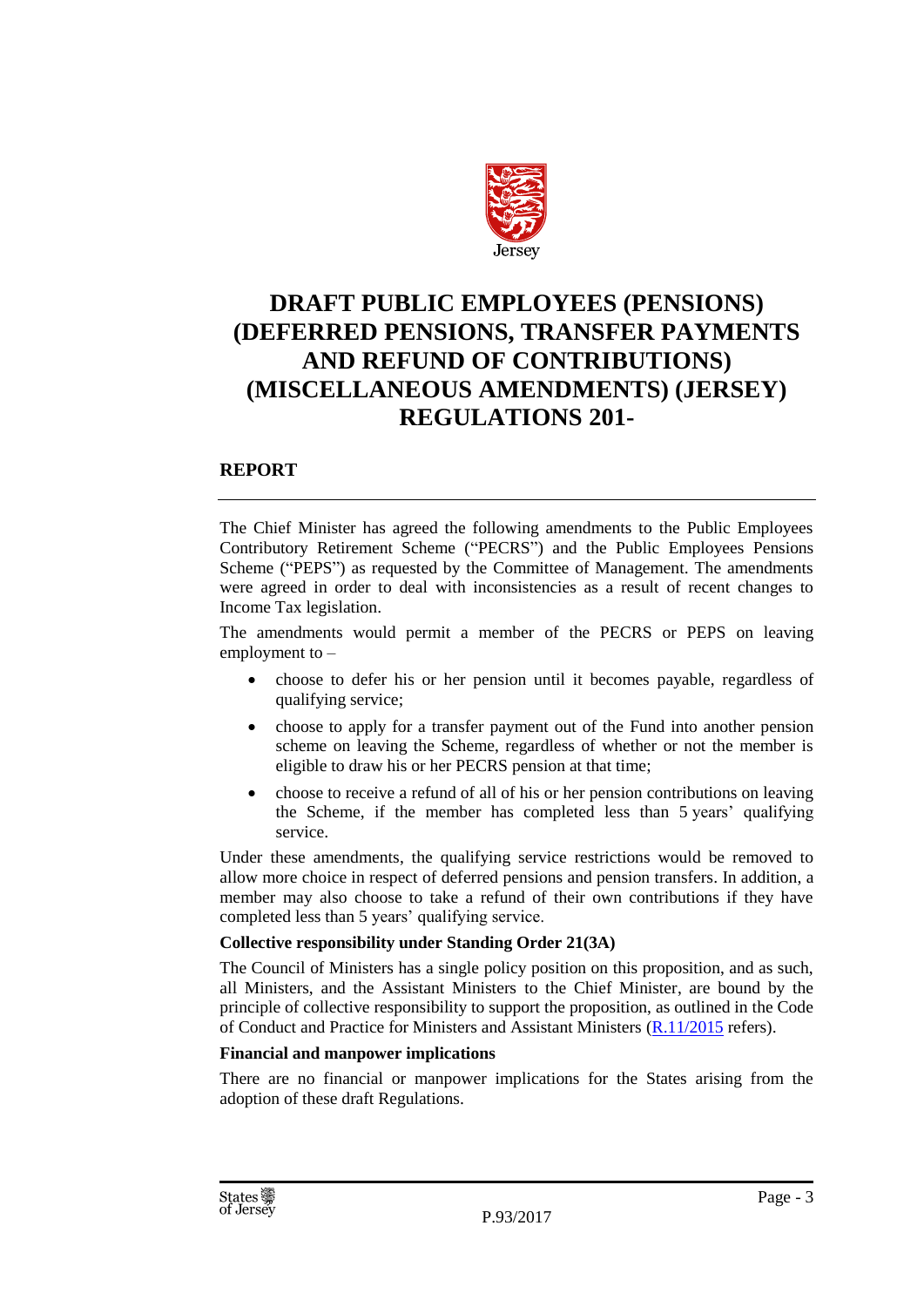## **Explanatory Note**

These draft Regulations would amend the Regulations which regulate the operation of the Public Employees Contributory Retirement Scheme ("PECRS") established under the Public Employees (Retirement) (Jersey) Law 1967 and the Public Employees Pension Scheme established under the Public Employees (Pensions) (Jersey) Law 2014.

*Regulation 1* would amend Regulation 8 of the Public Employees (Contributory Retirement Scheme) (Existing Members) (Jersey) Regulations 1989 ("Existing Members Regulations") the effect of which would be to permit a member of the PECRS on leaving employment, to –

- (a) defer his or her pension until it becomes payable on the member attaining the age of 60;
- (b) apply for a transfer payment out of the fund into another pension scheme (regardless of whether or not the member is eligible to draw his or her PECRS pension at that time); or
- (c) receive a refund of all of his or her pension contributions, but only if the member has completed less than 5 years' service qualifying him or her to receive a pension under the PECRS.

The present position is that if a member wants to defer his or her pension, or transfer it to another pension scheme, the member must have completed not less than 2 years' service qualifying him or her to receive a pension under the PECRS. A member is only entitled to a refund of contributions if he or she has completed less than 2 years qualifying service. Accordingly, under this amendment, the qualifying service restrictions presently under the Existing Members Regulations would be removed in respect of deferred pensions and pension transfers out, and the cut-off period for a refund of contributions would be increased to up to 5 years' qualifying service.

*Regulation 2* would amend Regulation 8 of the Public Employees (Contributory Retirement Scheme) (Former Hospital Scheme) (Jersey) Regulations 1992, the effect of which would be to remove the now "spent" qualifying service and age restrictions in respect of deferred pensions and pension transfers out.

*Regulation 3* would amend Regulation 11 of the Public Employees (Contributory Retirement Scheme) (Jersey) Regulations 1967 for the same reasons given for *Regulation 2*.

*Regulation 4* would amend Regulation 8 of the Public Employees (Contributory Retirement Scheme) (New Members) (Jersey) Regulations 1989 for the same reasons given for *Regulation 1*.

*Regulation 5* would amend Regulation 19 of the Public Employees (Pension Scheme) (Membership and Benefits) (Jersey) Regulations 2015 to clarify that a member on leaving employment, may defer his or her pension, seek a transfer-out or a refund of contributions (subject to completion of less than 5 years' pensionable service) regardless of whether or not the member would otherwise be entitled to draw his or her retirement benefits at that time. The opportunity is also taken to correct a paragraph reference within Regulation 19(2)(a).

*Regulation 6* gives the title of these Regulations and provides for their coming into force 7 days after they are made.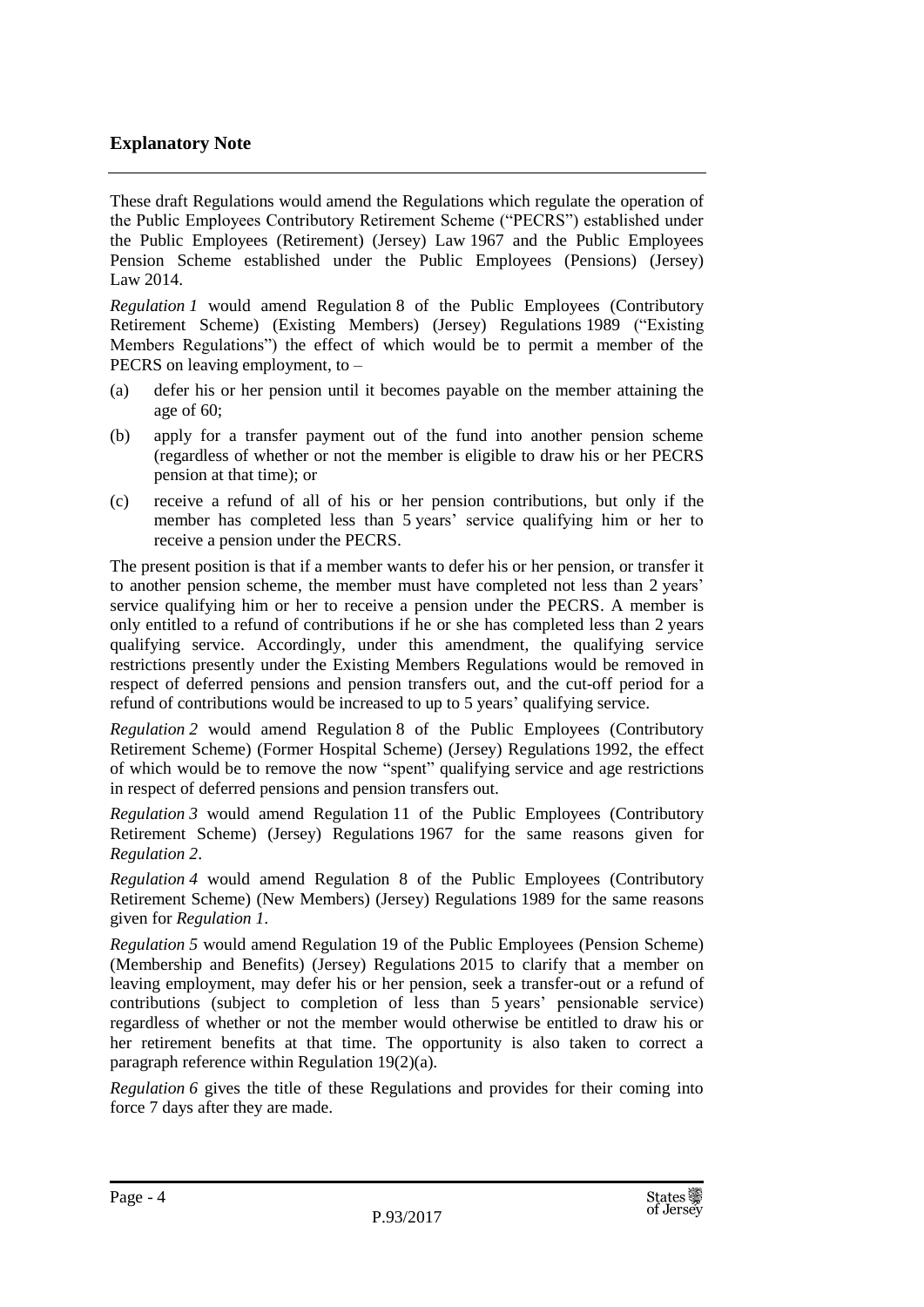

## **DRAFT PUBLIC EMPLOYEES (PENSIONS) (DEFERRED PENSIONS, TRANSFER PAYMENTS AND REFUND OF CONTRIBUTIONS) (MISCELLANEOUS AMENDMENTS) (JERSEY) REGULATIONS 201-**

## **Arrangement**

## **Regulation**

| 1                           | Regulation 8 of the Public Employees (Contributory Retirement  |    |
|-----------------------------|----------------------------------------------------------------|----|
|                             | Scheme) (Existing Members) (Jersey) Regulations 1989 amended7  |    |
| $\mathcal{D}_{\mathcal{L}}$ | Regulation 8 of the Public Employees (Contributory Retirement  |    |
|                             | Scheme) (Former Hospital Scheme) (Jersey) Regulations 1992     |    |
|                             |                                                                | -8 |
| 3                           | Regulation 11 of the Public Employees (Contributory Retirement |    |
|                             |                                                                |    |
| 4                           | Regulation 8 of the Public Employees (Contributory Retirement  |    |
|                             |                                                                |    |
| 5                           | Regulation 19 of the Public Employees (Pension Scheme)         |    |
|                             |                                                                |    |
| 6                           |                                                                |    |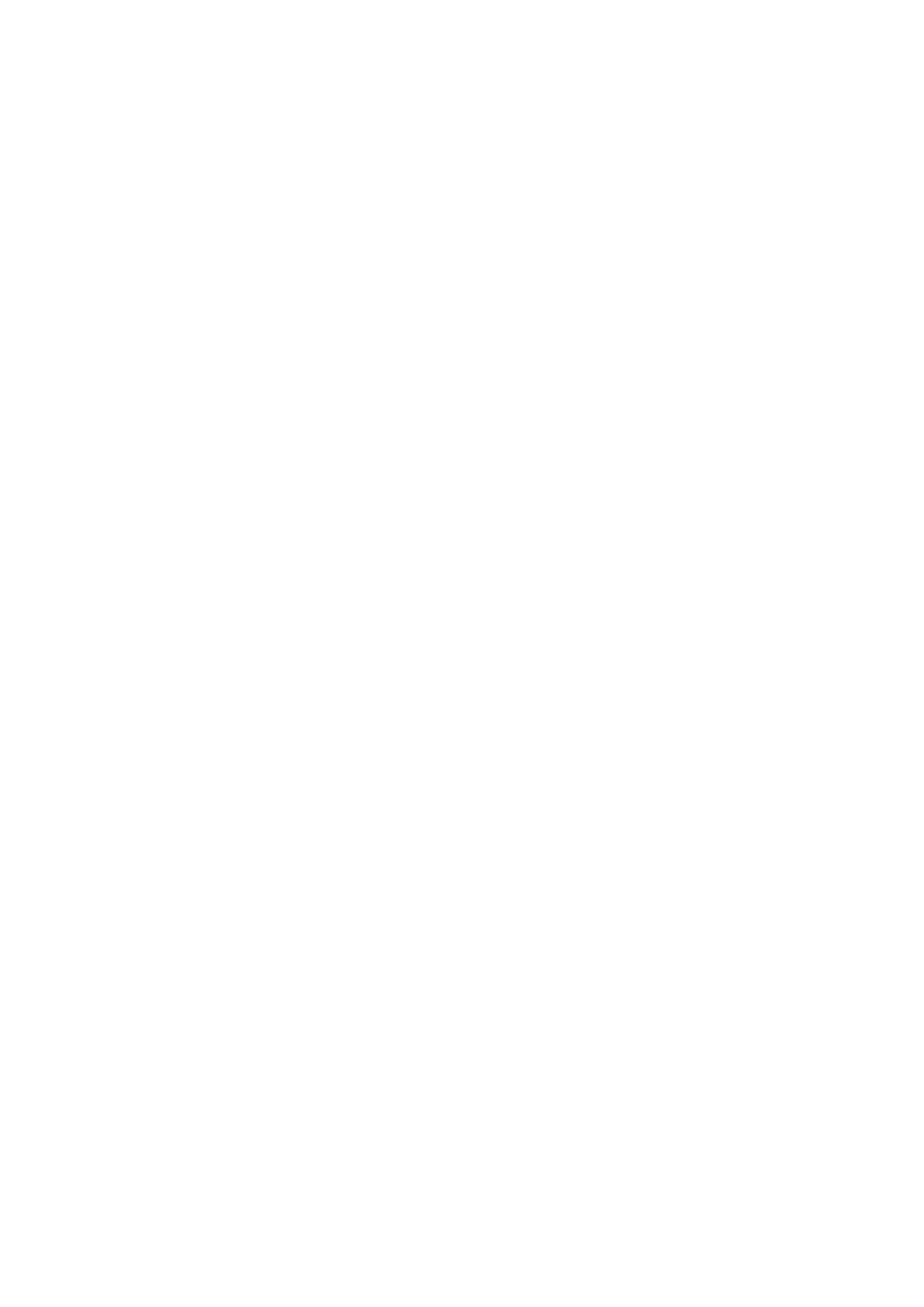

## **DRAFT PUBLIC EMPLOYEES (PENSIONS) (DEFERRED PENSIONS, TRANSFER PAYMENTS AND REFUND OF CONTRIBUTIONS) (MISCELLANEOUS AMENDMENTS) (JERSEY) REGULATIONS 201-**

*Made [date to be inserted] Coming into force [date to be inserted]*

**THE STATES**, in pursuance of Article 2 of the Public Employees (Retirement) (Jersey) Law  $1967<sup>1</sup>$  and Article 2 of, and the Schedule to, the Public Employees (Pensions) (Jersey) Law 2014<sup>2</sup>, have made the following Regulations –

## <span id="page-6-0"></span>**1 Regulation 8 of the Public Employees (Contributory Retirement Scheme) (Existing Members) (Jersey) Regulations 1989 amended**

In Regulation 8 of the Public Employees (Contributory Retirement Scheme) (Existing Members) (Jersey) Regulations 1989<sup>3</sup> –

- (a) for paragraph (1) there is substituted the following paragraph  $-$ 
	- "(1) Where a member ceases to be an employee, he or she shall be entitled –
		- (a) to a deferred pension calculated in accordance with Regulation 5 and payable from the attainment of the age of 60 years or normal retiring age, if earlier;
		- (b) to apply for a transfer payment out of the fund under Regulation 22 of the Administration Regulations; or
		- (c) only if he or she has completed less than 5 years' qualifying service, to a refund of his or her contributions calculated in accordance with paragraph (3).";
- (b) paragraph (2) is deleted;
- (c) in paragraph (3), for the words "a member to whom paragraph (2) applies" there are substituted the words "a member to whom paragraph  $(1)(c)$  applies".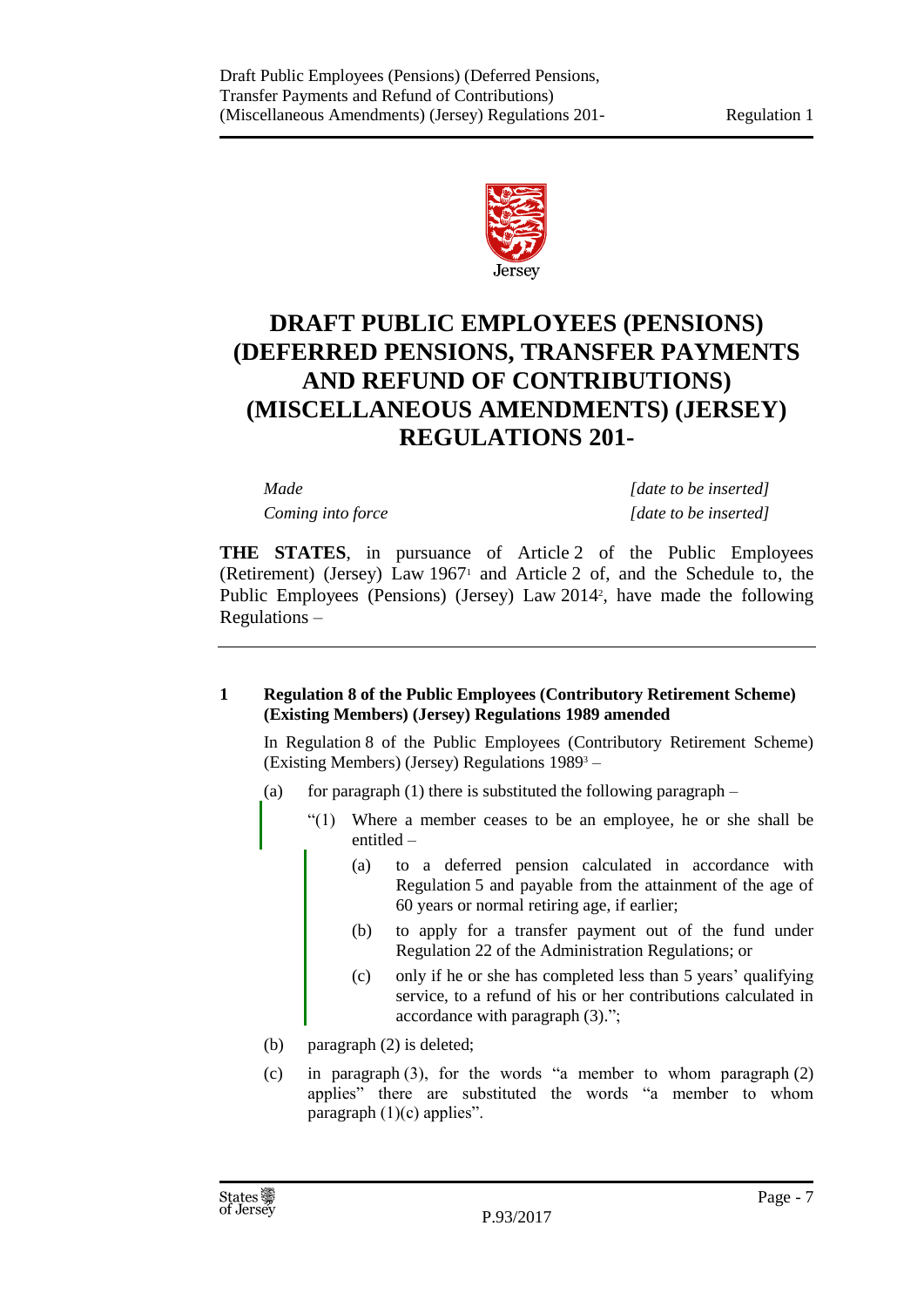#### <span id="page-7-0"></span>**2 Regulation 8 of the Public Employees (Contributory Retirement Scheme) (Former Hospital Scheme) (Jersey) Regulations 1992 amended**

In Regulation 8 of the Public Employees (Contributory Retirement Scheme) (Former Hospital Scheme) (Jersey) Regulations 1992<sup>4</sup> –

- (a) in paragraph (1), for the words commencing with "Where a member who has completed not less than 10 years' qualifying service" and ending with the words "the member" there are substituted the words "Where a member ceases to be an employee, he or she";
- (b) paragraph (2) is deleted.

## <span id="page-7-1"></span>**3 Regulation 11 of the Public Employees (Contributory Retirement Scheme) (Jersey) Regulations 1967 amended**

For Regulation 11 of the Public Employees (Contributory Retirement Scheme) (Jersey) Regulations 1967<sup>5</sup> there is substituted the following Regulation –

## **"11 Deferred pension or transfer payment**

Where a contributory member ceases to hold employment with the States, he or she shall be entitled –

- (a) to a deferred retirement pension payable on his or her attaining normal retiring age calculated in accordance with Regulation 7(2); or
- (b) to apply for a transfer payment out of the fund under Regulation 22 of the Administration Regulations.".

## <span id="page-7-2"></span>**4 Regulation 8 of the Public Employees (Contributory Retirement Scheme) (New Members) (Jersey) Regulations 1989 amended**

In Regulation 8 of the Public Employees (Contributory Retirement Scheme) (New Members) (Jersey) Regulations 1989<sup>6</sup> –

- (a) for paragraph (1) there is substituted the following paragraph  $-$ 
	- "(1) This Regulation applies to a member who ceases to be an employee.";
- (b) in paragraph (1A), for the words "member to whom paragraph (1) applies" there are substituted the words "member to whom this Regulation applies";
- (c) in paragraph  $(1A)(a)(ii)$ , for the words "years; or" there is substituted the word "years;";
- (d) in paragraph (1A)(b), for the word "Regulations." there are substituted the words "Regulations; or";
- (e) after paragraph (1A)(b) there is added the following sub-paragraph –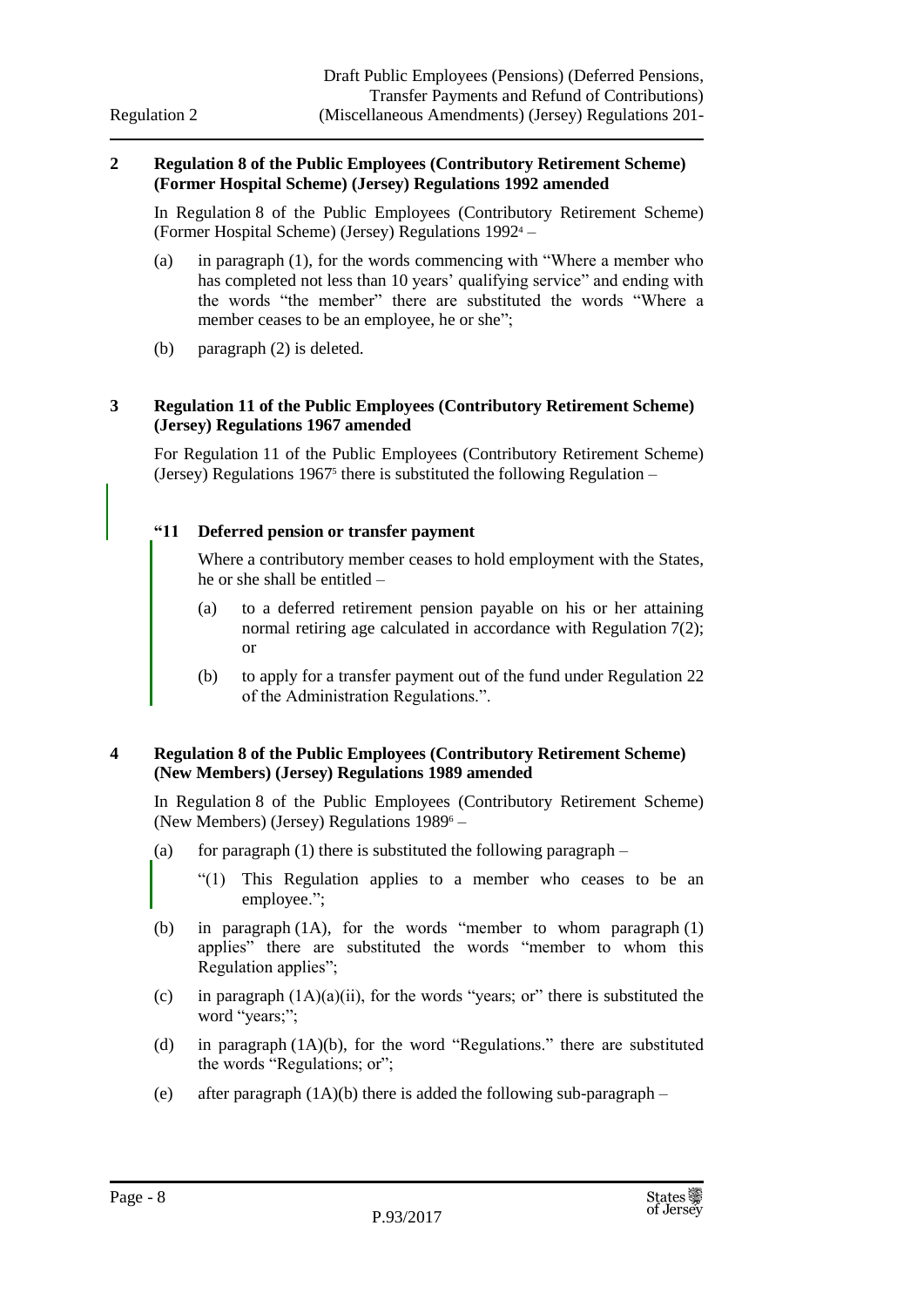- "(c) only if he or she has completed less than 5 years' qualifying service, to a refund of his or her contributions calculated in accordance with paragraph (3).";
- (f) in paragraph (3), for the words "a member to whom paragraph (2) applies" there are substituted the words "a member to whom paragraph (1A)(c) applies";
- (g) paragraphs (2) and (7) are deleted.

## <span id="page-8-0"></span>**5 Regulation 19 of the Public Employees (Pension Scheme) (Membership and Benefits) (Jersey) Regulations 2015 amended**

In Regulation 19 of the Public Employees (Pension Scheme) (Membership and Benefits) (Jersey) Regulations 2015<sup>7</sup> –

- (a) for paragraph (1) there is substituted the following paragraph  $-$ 
	- "(1) This paragraph applies to an active member who leaves Scheme employment having completed less than 5 years pensionable service including any earlier aggregated periods of service recorded within that member's active member pension record.";
- (b) for paragraph  $(2)(a)$  there is substituted the following sub-paragraph
	- "(a) to a deferred pension once that member becomes so eligible under Regulation 29(5) or (6);";
- (c) for paragraph (4) there is substituted the following paragraph  $-$ 
	- "(4) This paragraph applies to an active member who leaves Scheme employment having completed at least 5 years pensionable service including any earlier aggregated periods of service recorded within that member's active member pension record.".

## <span id="page-8-1"></span>**6 Citation and commencement**

These Regulations may be cited as the Public Employees (Pensions) (Deferred Pensions, Transfer Payments and Refund of Contributions) (Miscellaneous Amendments) (Jersey) Regulations 201- and shall come into force 7 days after the day they are made.